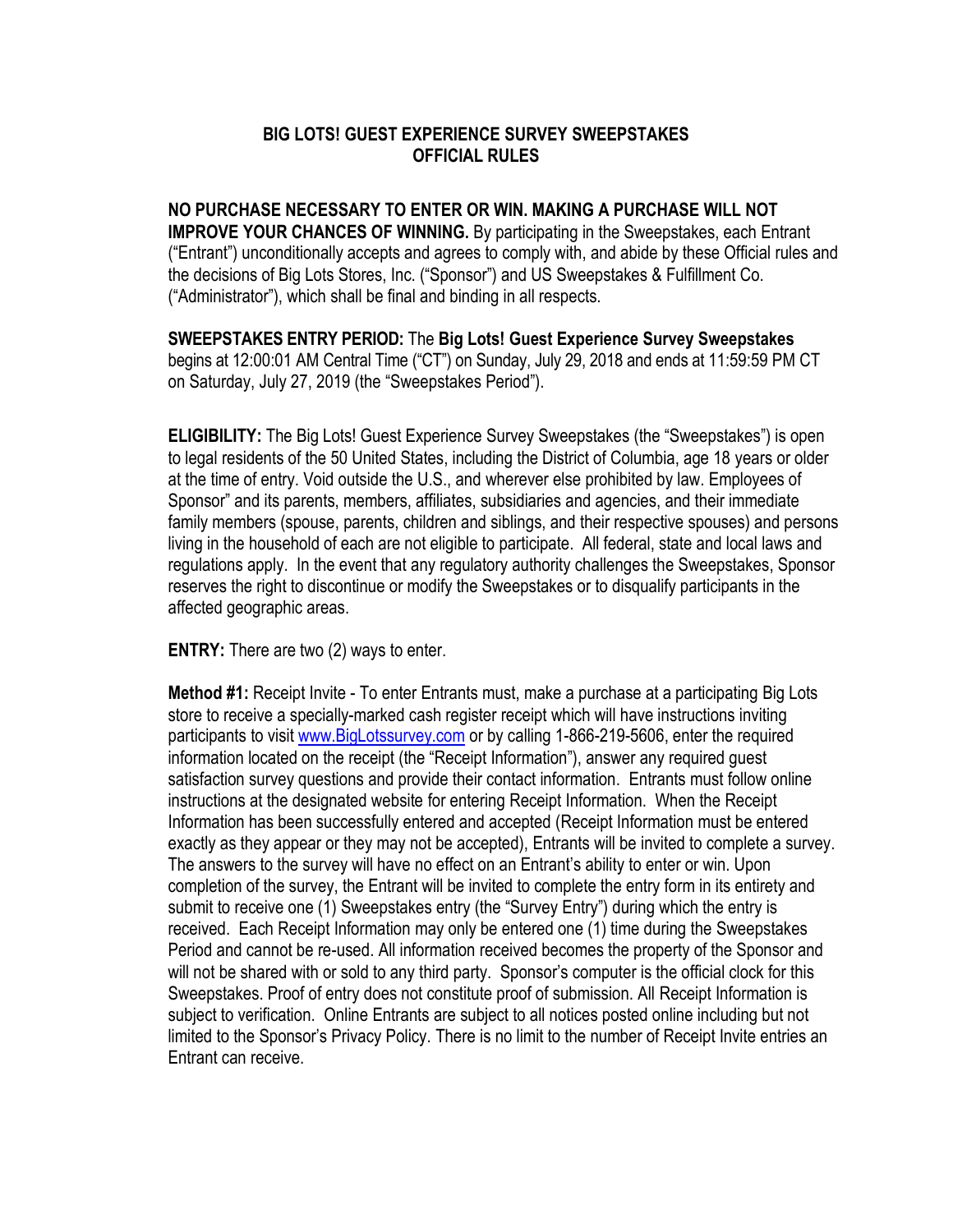**Method #2:** AMOE (Alternate Means of Entry) - To enter the Sweepstakes without making a purchase at a Big Lots store or without completing the survey, hand print your name, complete address, city, state, zip code, daytime phone number, and birth date on a 3" x 5" card and mail it to: Big Lots! Guest Experience Survey Sweepstakes Entry, 625 Panorama Trail, Suite 2100, Rochester, NY 14625-2437. Mailed entries must be postmarked by the Entry Period End Date and received by the date indicated in the chart below, to be eligible for that Quarterly Survey Period drawing. Each mail-in entry must be mailed in a separate outer envelope. No copies, facsimiles or mechanical reproductions will be accepted. Limit one (1) mail-in entry per post-marked envelope. Partially completed and/or mechanically reproduced entries or rubber-stamped entries will be void and ineligible. All entries received become the sole property of Sponsor and will not be returned. Sponsor will not be responsible for illegible, late, lost, mutilated, misdirected, postage due or stolen manual entries. There is no limit to the number of AMOE entries an Entrant can receive.

Limit: One (1) entry per person or per email address per day regardless of methods of entry. All methods of entry have an equal chance of winning.

**QUARTERLY SURVEY PERIODS:** There are four (4) Quarterly Survey Periods as defined in the chart below ("Quarterly Survey Period"). Entries must be received during the Quarterly Survey Period to be eligible for that Quarterly Survey Period drawing. Non-winning Quarterly Survey Period entries will not be rolled over to subsequent Quarterly Survey Periods.

| Quarterly | <b>Entry Period</b> | <b>Entry Period</b> | Mail-In Entry     | <b>Quarterly Survey</b> |
|-----------|---------------------|---------------------|-------------------|-------------------------|
| Survey    | Start Date:         | End Date:           | Received By Date: | Period Drawing Date:    |
| Period    | 12:00:01 AM CT on   | 11:59:59 PM CT      | on                | on or about             |
|           | 07/29/18            | 10/27/18            | 11/03/18          | 11/09/18                |
|           | 10/28/18            | 01/26/19            | 02/02/19          | 02/08/19                |
| 3         | 01/27/19            | 04/27/19            | 05/04/19          | 05/10/19                |
|           | 04/28/19            | 07/27/19            | 08/03/19          | 08/09/19                |

**RANDOM DRAWING:** One (1) Quarterly Survey Period winner will be selected each Quarterly Survey Period during the Sweepstakes Period in a random drawing from among all eligible entries received for that Quarterly Survey Period. The drawing for each Quarterly Survey Period will be held based on the chart above. The drawings will be performed by Administrator, whose decisions are final and binding in all matters related to this Sweepstakes.

**PRIZE/APPROXIMATE RETAIL VALUE ("ARV")/ODDS:** One (1) Grand Prize will be available to be won each Quarterly Survey Period during the Sweepstakes Period. Grand Prize is for one (1) \$300.00 Big Lots Gift Card. Limit: One (1) Grand Prize per person/household during the Sweepstakes Period.

Total value of all prizes available to be won: \$1,200.00.

Odds of winning a prize will depend upon the total number of eligible entries received for each Quarterly Survey Period.

Gift Cards will be mailed via First Class USPS within 4 weeks of each drawing to the address provided by the Entrant on their respective entry form. If a Gift Card is returned as undeliverable or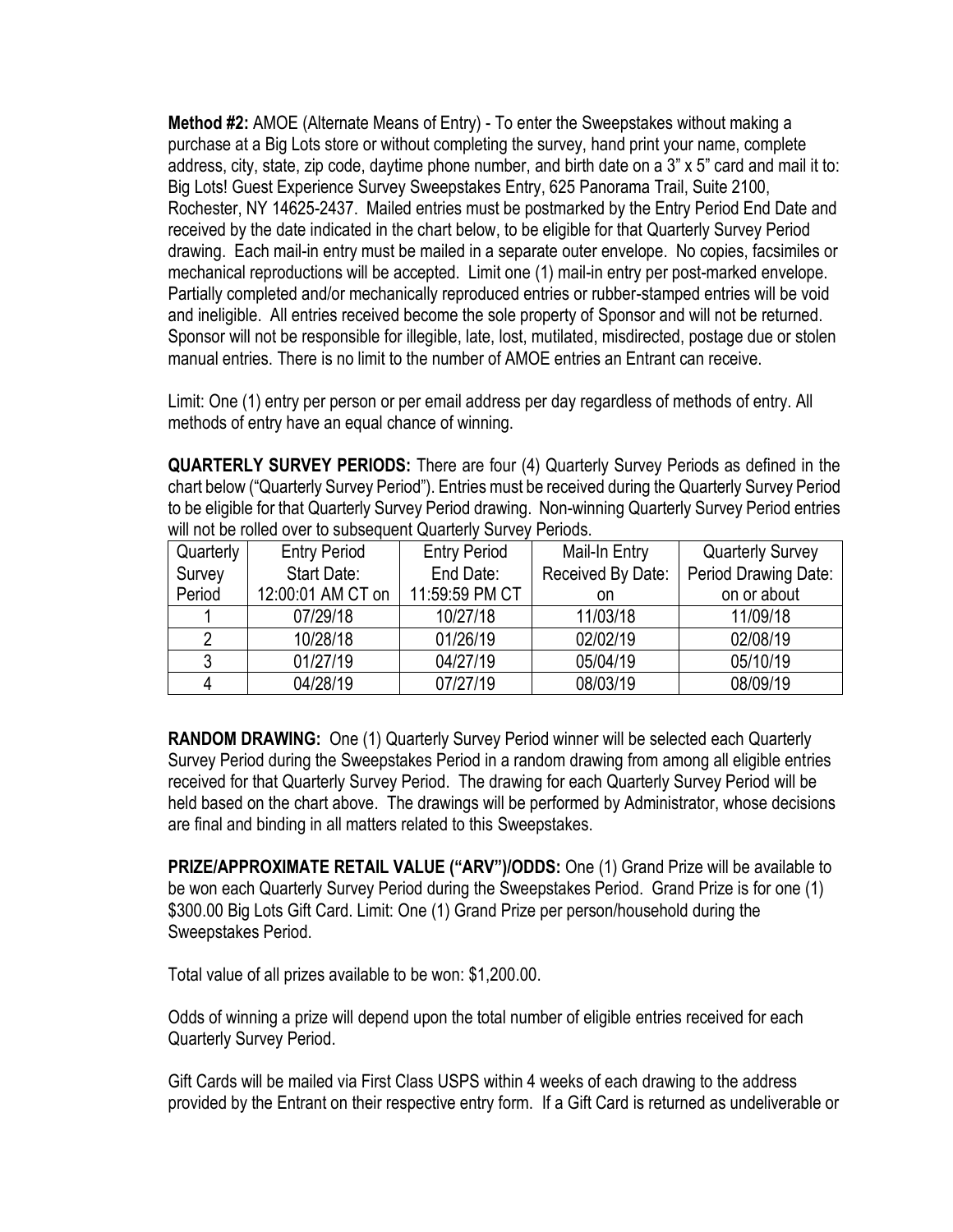if the selected winner cannot accept or receive the prize for any reason, or he/she is not in compliance with these Official Rules, the prize will be forfeited and an alternate winner may be selected in a separate random drawing.

**PRIZE CONDITIONS:** Prizes may not be redeemed for cash, are non-assignable and are nontransferable. No substitution is permitted except in the Sponsor's sole discretion in which case a prize of equal or greater value will be awarded. No cash in lieu of prize and no exchange or substitution of prize, except at the sole discretion of the Sponsor. Any other incidental expenses on prize not specified herein are the winner's sole responsibility.

Grand Prize winners are responsible for all federal, state, local and income taxes associated with winning prize.

Big Lots Gift Cards are redeemable for merchandise only at Big Lots stores and cannot be redeemed for cash, for purchases of gift cards or as an adjustment to prior purchases. Gift cards will not be replaced if lost or stolen. Big Lots Gift Cards are subject to the complete terms, restrictions, and conditions of the issuing company, including expiration dates.

Winner acknowledges that the Sponsor and all other businesses affiliated with or participating in this Sweepstakes and their agents do not make, nor are in any manner responsible for any warranty, representations, expressed or implied, in fact or in law, relative the quality, conditions, fitness or merchantability of any aspect of the prize being offered, except that each merchandise prize shall be subject to its manufacturer's standard warranty (if any).

Except where prohibited by law, entry and acceptance of prize constitute permission to use winner's name, prize won, hometown, likeness, video tape, photographs, and statements for purposes of advertising, promotion and publicity (including online posting) in any and all media whatsoever now or hereafter known throughout the world in perpetuity, without additional compensation, notification or permission.

**GENERAL RULES:** Participating entrants agree to these Official Rules and the decisions of the Administrator and the Sponsor, and release and hold the Sponsor, the Administrator, and their affiliated companies, and all other businesses involved in this Sweepstakes, as well as the employees, officers, directors and agents of each, free and harmless from and against all claims, losses, damages, rights, actions and liability of any kind relating to their participation in the Sweepstakes, and the acceptance and use/misuse of the prize offered. Participating Entrants waive all rights to claim punitive, incidental and consequential damages. Winner assumes all liability for any injury or damage caused or claimed to be caused by participation in this Sweepstakes or use/misuse or redemption of the prize. Sponsor is not responsible for any typographical or other error in the printing of the offer, administration of the Sweepstakes or in the announcement of the prize.

If for any reason this Sweepstakes is not capable of running as planned due to an infection by a computer virus, bugs, tampering, unauthorized intervention, fraud, technical failures, or any other causes beyond the control of the Sponsor which corrupt or affect the administration, security, fairness, integrity, or proper conduct of this Sweepstakes, the Sponsor reserves the right at its sole discretion, to disqualify any individual who tampers with the entry process, and to cancel,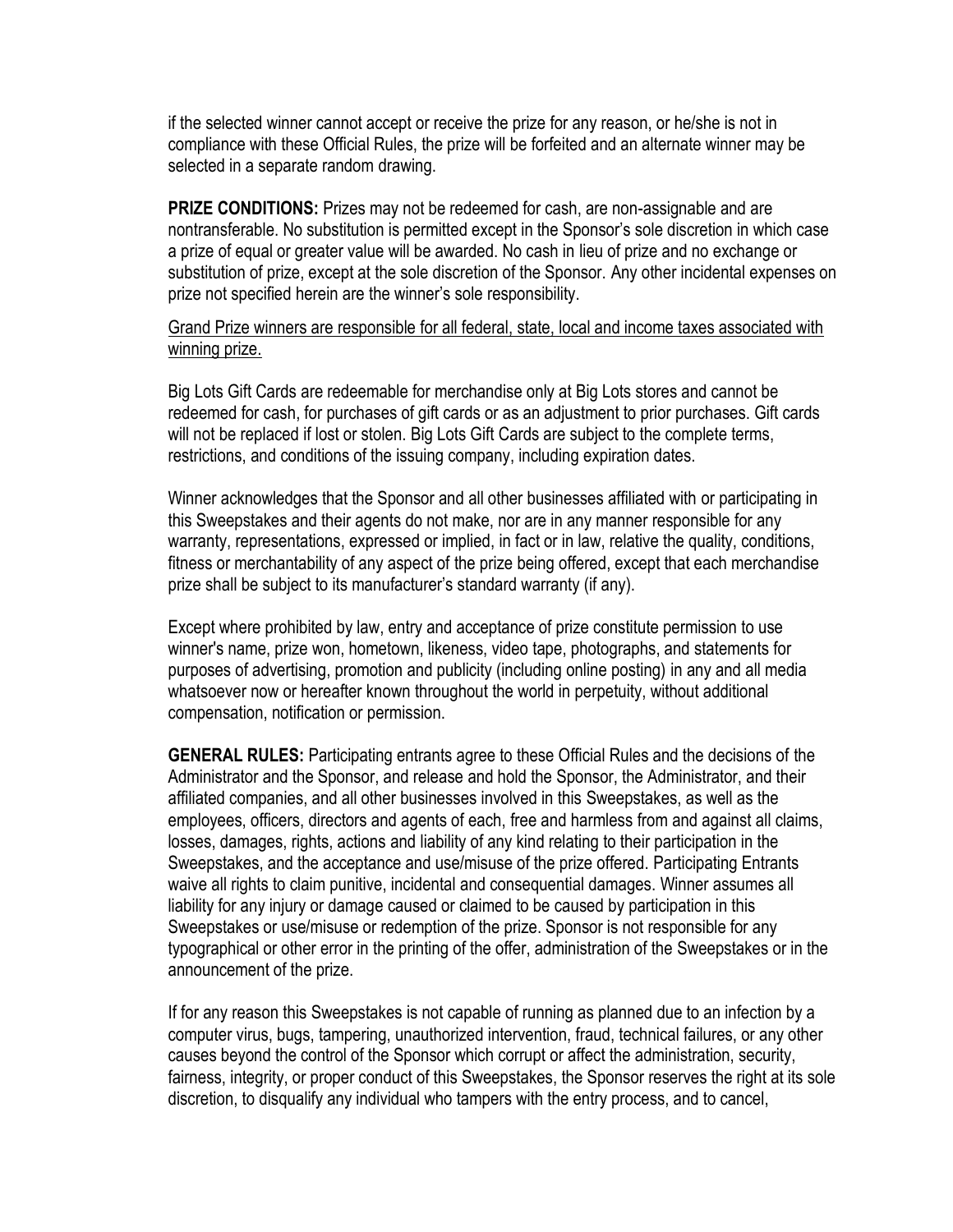terminate, modify or suspend the Sweepstakes, at which time, Sponsor will conduct a random drawing from among all eligible entries received at the time of the Sweepstakes termination to determine a potential winner. The Sponsor assumes no responsibility for any error, omission, interruption, deletion, defect, delay in operation or transmission, communications line failure, theft or destruction or unauthorized access to, or alteration of, entries. The Sponsor is not responsible for any problems or technical malfunctions of any telephone network or telephone lines, computer on-line systems, servers, or providers, computer equipment, software, failure of any e-mail or entry to be received by the Sponsor due to technical problems, human error or traffic congestion on the Internet or at any Web site, or any combination thereof, including any injury or damage to participant's or any other person's computer relating to or resulting from participating in this Sweepstakes or downloading any materials in this Sweepstakes. Sponsor is not responsible for incompatibility of entrant's hardware, software or browser technology.

In the event of a dispute over the identity of an online Entrant, entry will be deemed submitted by the "Authorized Account Holder" of the valid e-mail address submitted at time of entry. Authorized Account Holder means the natural person who is assigned to an e-mail address by an Internet access provider, online service provider, or other organization that is responsible for assigning email addresses for the domain associated with the submitted e-mail address. Sponsor may ask any entrant or potential winner to provide Sponsor with proof that such party is the authorized account holder of the email address associated with the entry. Entry materials/data that have been tampered with or altered, or mass entries or entries generated by a script, macro or use of automated devices are void. The Sponsor is not responsible for: (i) error, omission, interruption, deletion, defect, delay in operations or transmission, theft or destruction or unauthorized access to or alterations of entry materials, or for technical, network, telephone equipment, electronic, computer, hardware or software malfunctions of any kind, or inaccurate transmission of or failure to receive entry information by Sponsor on account of technical problems or traffic congestion on the Internet or at any web site or any combination thereof; or (ii) any injury or damage to entrant's or any other person's computer related to or resulting from participating in the Sweepstakes. By participating in the Sweepstakes, you (i) agree to be bound by these official rules, including all eligibility requirements, and (ii) agree to be bound by the decisions of Sponsor and the independent Sweepstakes administrator, which are final and binding in all matters relating to the Sweepstakes. Failure to comply with these official rules may result in disqualification from the Sweepstakes. Sponsor reserves the right to: (i) permanently disqualify from any Sweepstakes it sponsors any person it believes has intentionally violated these official rules; and (ii) withdraw the online method of entry if it becomes technically corrupted (including if a computer virus or system malfunction inalterably impairs its ability to conduct the Sweepstakes), and to select potential winners from among all eligible entries received prior to withdrawal.

**LEGAL WARNING:** ANY ATTEMPT BY AN INDIVIDUAL, WHETHER OR NOT AN ENTRANT, TO DELIBERATELY DAMAGE, DESTROY, TAMPER, VANDALIZE, UNDERMINE OR INTERFERE WITH THE OPERATION OF THE SWEEPSTAKES, IS A VIOLATION OF CRIMINAL AND CIVIL LAWS AND SPONSOR RESERVES THE RIGHT TO SEEK DAMAGES AND DILIGENTLY PURSUE ALL REMEDIES AGAINST ANY SUCH INDIVIDUAL TO THE FULLEST EXTENT PERMITTED BY LAW.

**DISPUTES:** Except where prohibited, Entrant agrees that any and all disputes, claims and causes of action arising out of, or connected with, the Sweepstakes or any prize awarded shall be resolved